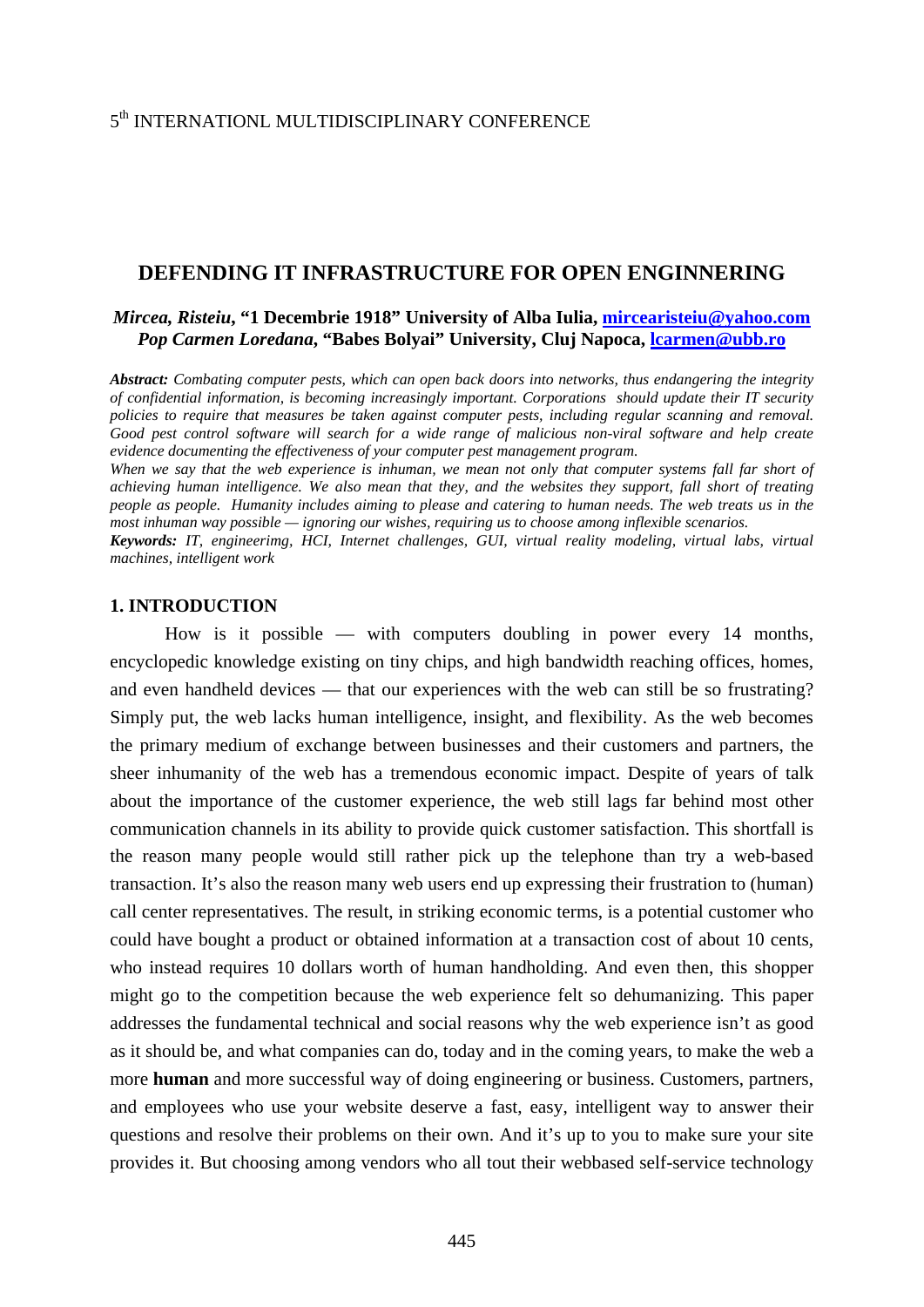as "best" can be bewildering. This document presents the attributes of a superior web delivery tool and the kind of technology that can support it.

### **2. POINT OF VIEWS**

Every business analyst today agrees that web-based self-service is mandatory for companies to stay competitive and to deliver quality customer care and support. Customers, partners, and employees who serve themselves want relevant answers on the spot- without waiting for email responses or for a live agent. Sometimes they have complicated needs, and sometimes they have simple ones. By giving them the ability to answer questions and resolve issues accurately from a website, you reduce the need for more expensive channels.

Smart business executives are aware of the Customer Experience Gap and its importance, and they are treating their websites as a high priority. Website managers are impaired primarily by two forces: (1) a deluge of vendors who claim to solve their customer relationship management (CRM) problems but in fact often perpetuate the Gap, and (2) organizations that are slow to change, making it difficult to apply on the website the same kind of customer focus that is generally established in a sales office or contact center. These organizational and technological impairments have led to a state in which companies spend liberally on their websites, support rich content, and generate ever more traffic, while making little progress in closing the Customer Experience Gap (CEG).

Computer pests are a large and growing class of miscreant computer programs that go beyond mere viruses. Computer pests include trojan horses, spyware, hacker tools (such as password crackers, network sniffers, and keystroke loggers), remote administration tools, and tools used to initiate distributed denial of service (DDoS) attacks. Pests are generally uninvited programs that take up residence by stealth like parasites on an information system. A computer pest might be the instrument of hacking, covert data gathering, vandalism, cyberterrorism, commercial espionage, or employee sabotage. Alongside the public's increased expectation for computer security is a call for enterprises and government to share security information. The new homeland security campaign encourages enterprises to report security vulnerabilities and incidents to private-sector Information Sharing and Analysis Centers, such as those serving the financial and high tech industries, and a proposed new Cyber Warning Intelligence Network. These information gathering groups help authorities spot and remedy patterns of Internet threat.

Corporate security policies should set aut procedures for collecting pest data and sharing it (or electing not to share it) with authorities. The logging and quarantine functions of pest detection software will make this process easier to undertake. A company should consider some issues before informing others about the discovery of pests on its system. Although sharing information with law enforcement or industry groups can help to fight computer crime, information shared the wrong way can come back to bite. The corporate security policy should address this subject in advance so as to assist quick decision-making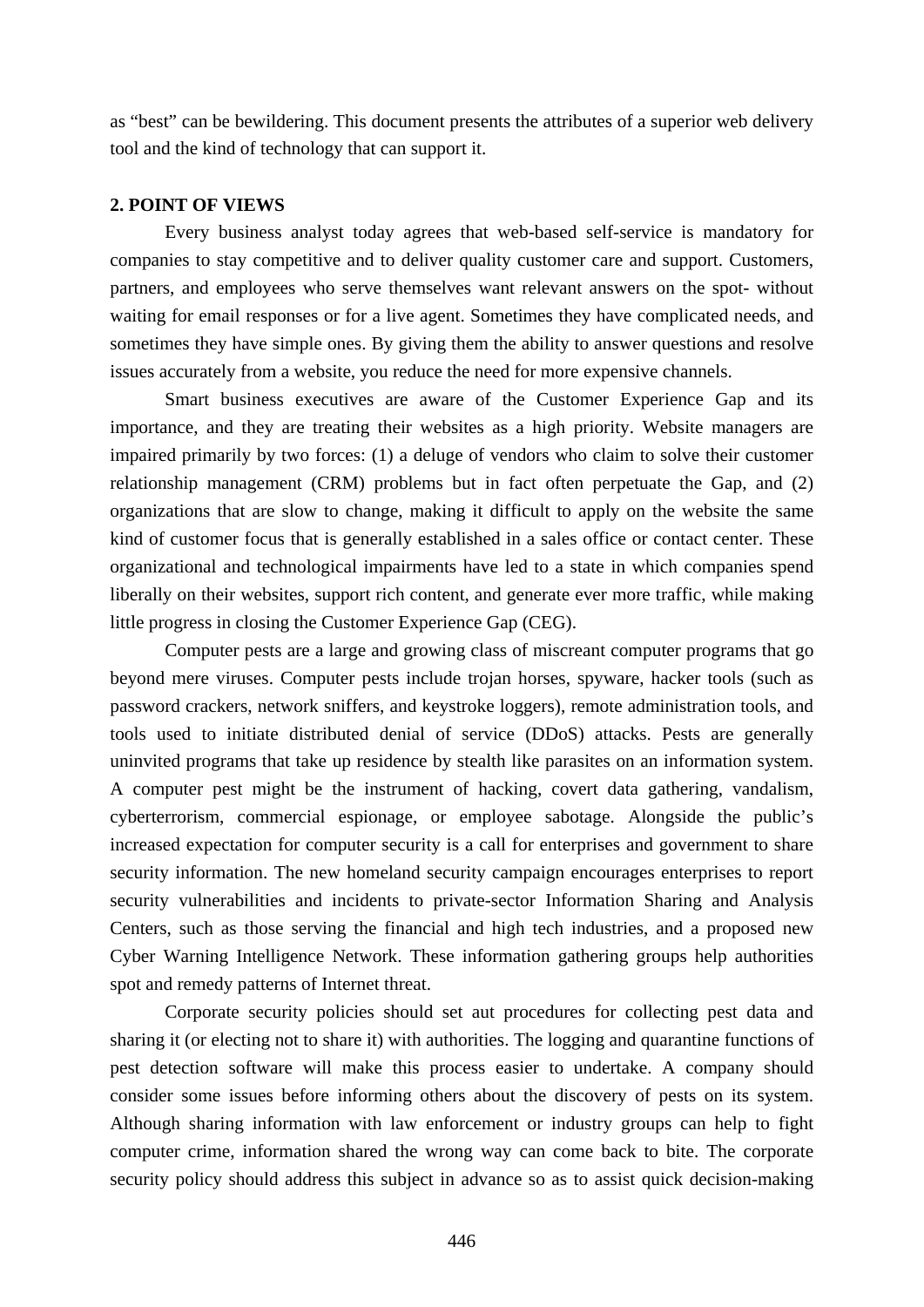when an incident actually arises. Consider whether the disclosure of information will have any effect on the company's competitiveness. Will competitors who get wind of the information be able to use it to divine anything of value about your markets, financial condition, information systems, or corporate strategies? Will public revelation of a security breach (even if only a potential breach)

Unfortunately, most consumers - and many systems administrators - mistakenly believe that their antivirus software will deal with all malicious code. The result is pests going undetected. Software to remove pests does exist, however, and due diligence suggests that management ensure such software is implemented within their organizations. Some anti-pest software is specific to a certain class of pest, such as trojans. But there are now more advanced software solutions available to cover a much broader range of pests, including trojans, spyware, inappropriately installed vulnerability detection tools, DDoS agents, and more.

Finally I can say, the web has given an incredible bounty of convenient services to businesses and individuals, including the ability to buy plane tickets, books, or stocks, to track packages, and to research nearly any subject. The web continues to grow as a popular communication channel based on its great strengths: convenience, economics, omnipresence, and interoperability, to name a few. But as a business-building, or engineering tool, the web has one major weakness: the frequent frustration of customers. This breakdown makes it impossible for a company to meet its needs, in Hurst's words, to "develop brand, increase loyalty, and grow revenues." Even companies that spend hundreds of millions of dollars on advertising and on their websites generally fall short of seemingly simple goals like increasing web customer satisfaction, simplifying interactions, and fulfilling user objectives. Why? Organizational boundaries prevent the marketing, technology, and customer service organizations from collaborating effectively to give the customers a better experience.

## **3. THE INTERACTION ISSUES**

Collaborative experiments (started with learning) approach has dealt primarily with standard, classroom-based environment, not web-based environment, which raised the question of web-based environment of how well the benefits of collaborative learning will translate to the web-based environment (Brandon, D. P., 1999). Collaborative experiments means that knowledge is not something that is 'delivered' to scientists or students, but rather something that emerges from active dialogue among those who seek to understand and apply concepts and techniques. Student-student and student- market interaction in collaborative learning communities may contribute to the achievement of educational goals by influencing educational motivation and aspirations through peer relationships (Hiltz, 1993; Johnson, 1981). The review panel and final jury would not have significant amounts of time to practice with the system. It needed to be straight-forward and easy to use. The reviewers needed a central dispatch point from which to access sites, and they needed to be able to file their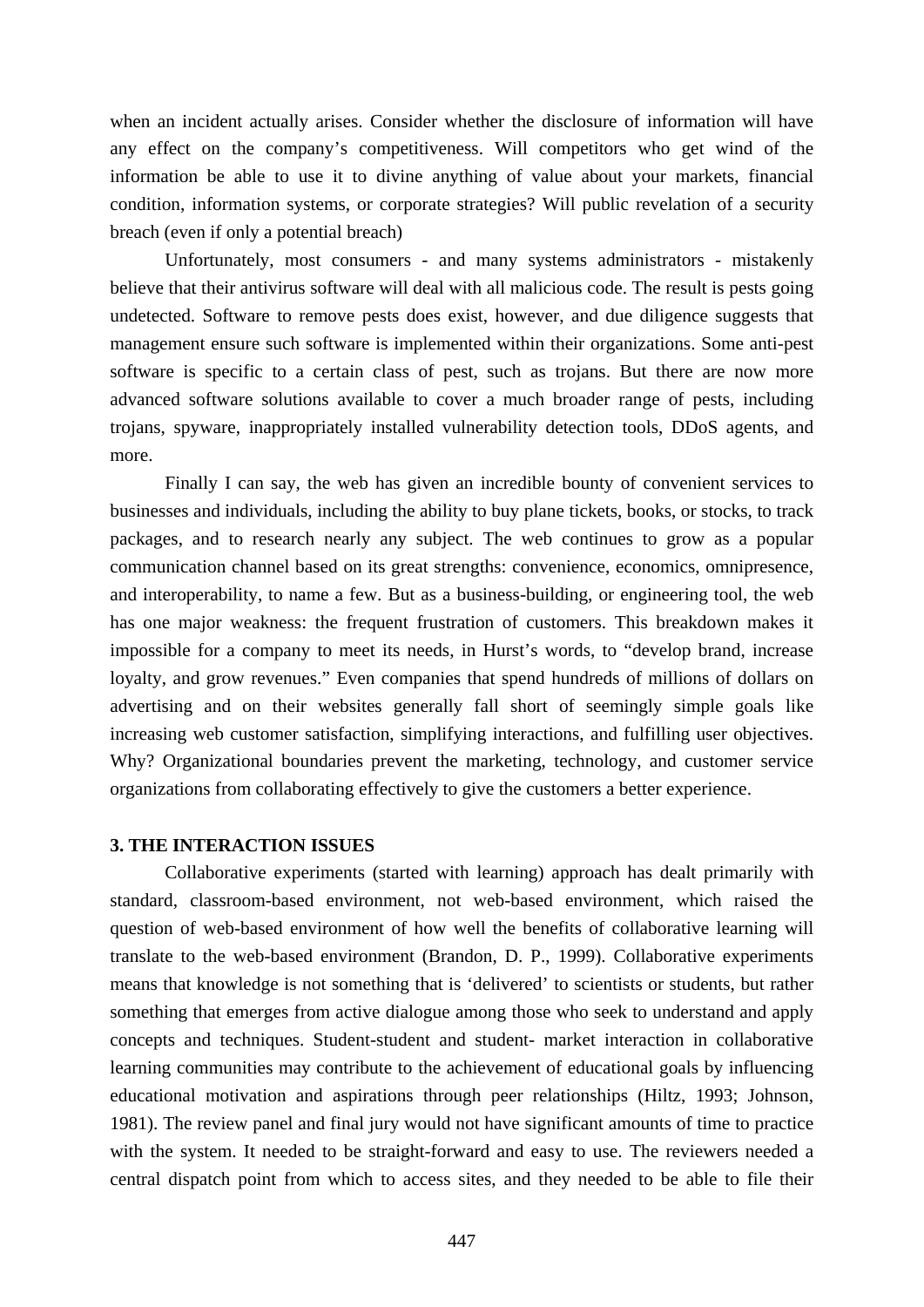conclusions at the end of a review. Obviously, they needed to be able to navigate freely from one site to another, in order to get a general sense of the projects as a group, and they might well wish to review their evaluations as a group, or check the comments posted by other reviewers from time to time. Given the number of sites, and the sometimes slow connection speeds, it was desirable to minimize the time spent waiting for the dispatch page to reload. It was decided to implement the system as a console, keeping the page on screen. This constant presence would also serve as a visual anchor for reviewers, presenting one consistent element as they jumped from entry to entry.

Implementing the scoring console had another advantage as well. There was no way to anticipate the frame or window structures which the entry sites might utilize (via JavaScript, etc.). By opening each site in it's own window (see the right side of Figure 1), which could then be under complete control of the subject site, problems were avoided. The reviewers logged the results of their evaluations using as an HTML form. To keep the number of discrete windows on screen to a minimum, this form was presented as a frame within the console window (see Figure 1).

| Entry_ID | Eval TAG  | Score | <b>Comments</b>                  |
|----------|-----------|-------|----------------------------------|
| E011     | <b>BJ</b> | 65    | Interesting, but                 |
| E001     | вJ        | 1     | "404"                            |
| E032     | PA        | 2     | Need to return                   |
| E206     | ΒJ        |       | really slow!                     |
| E032     | вJ        | 2     | Doesn't seem to be a library.    |
| E021     | BК        | 9.5   | Wow!                             |
| E036     | PA        | б     | Interesting Parti - undeveloped. |

#### **Figure 1**

Finally, since site names were purposely simplistic and generic, reviewsers needed to be able to tell which sites they had reviewed and which not. In Figure 1, only site "E001" has not been visited by this reviewer, as shown by the plain (green) square in the "X" column. Record Keeping and Data Management Issues The scoring system would be online for several weeks. During this time it was possible that the server would suffer a hardware failure or that some unanticipated bug in the sofware would corrupt the database. We needed to be confident that the data was accurate.

The list of competition entries and reviewers was fixed at the start of the process (and were entered in the database directly), so the main task of the system was to record evaluations of entries submitted by reviewers, make those evaluations available to the reviewers to modify, and keep summary statistics up to date.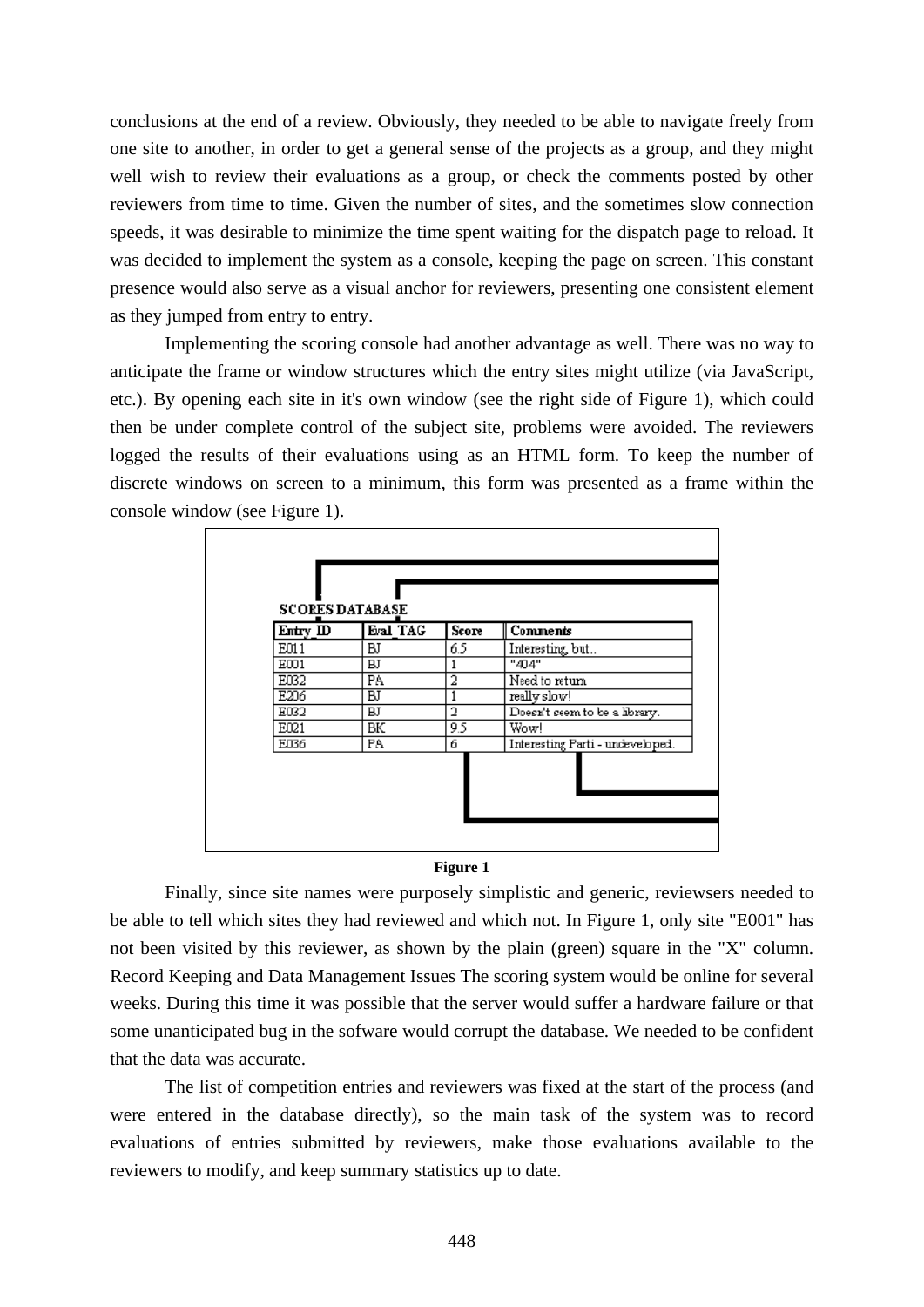However, given the numbers of participants in the process, it was desirable to have a single channel through which to make the inevitable last-minute modifications. As discussed above, EVAL displays an omnipresent console to facilitate speedy navigation and aid in maintaining reviewer orientation. A simplified illustration of the distribution of screen area is shown in Figure 2, where areas 1 and 2 appear in one window, called the Eval Console, and area 3 is the competition entry window. This console is divided into two parts, an upper area (#1 in Figure 2) where different lists of data are displayed, and a lower area (#2 in Figure 2) where evaluation sheets are displayed. Whenever a score is recorded through use of the evaluation sheet, the upper window is refreshed so that it stays up-to-date.



**Figure 2**

A well done link might be placed as in Figure 3.

| <b>News</b>                                       |                                                                                                                                                                                                 |
|---------------------------------------------------|-------------------------------------------------------------------------------------------------------------------------------------------------------------------------------------------------|
| <b>Technical Information</b>                      | $\label{eq:2} \rho' = \sum_{n=1}^{\infty} \frac{a_n \, \omega_n}{(n \pi l)} \frac{\cosh(n \pi (y + h)/l)}{\sinh(n \pi h/l)} \cos \frac{n \pi}{l} \cos \omega_n (t + t_{0n}) \quad \text{where}$ |
| <b>FAQ</b><br>Resources                           | $\omega_n = \sqrt{g(n \pi l)(1 + s_p)} \tanh(hn \pi l)$ and                                                                                                                                     |
| About Us<br><b>Contact</b><br>Join the Consortium | $\mathcal{L}_{\mathcal{F}} = \frac{\mathcal{N} \pi l}{l}$                                                                                                                                       |

## **Figure 3**

# **4. STRATEGIES AND PRINCIPLES OF SYSTEMATIC DESIGN**

According to McConnell's (2000) experiences, the useful and important aspects of CSCL design includes openness in the educational process, but expecially in applying research technics – the learning community, self-determined learning, a real purpose in the cooperative process, a supportive learning environment, a collaborative assessment of learning, and assessment and evaluation of the ongoing learning process. The strategies and principles can be used in system design includes objective determining, research area and object, system function, investigation about user, control and monitor strategies, and evaluation strategies.